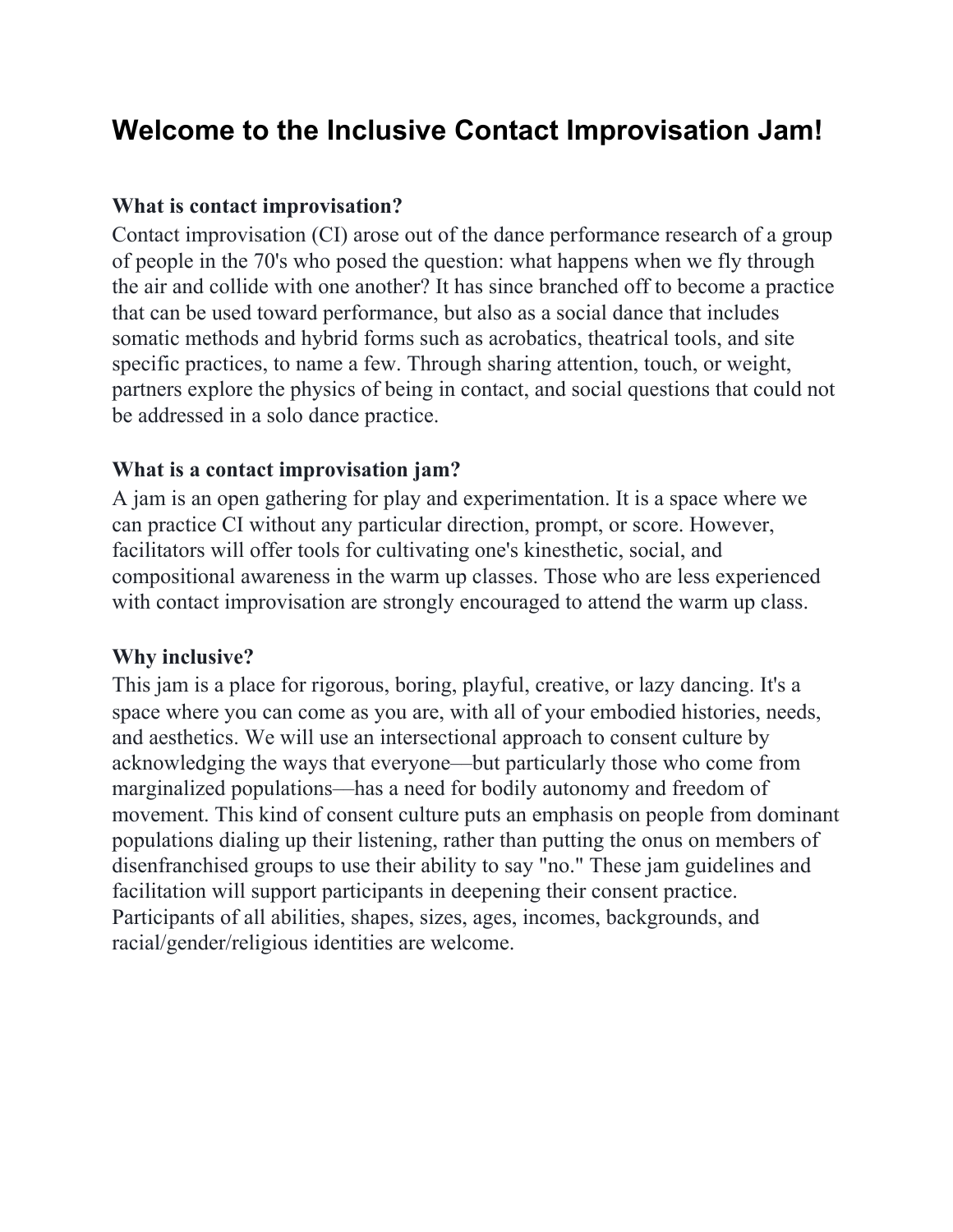# **Inclusive Contact Improvisation Jam Guidelines**

#### **Touch**

- The predominant forms of touch in CI are: (a) rolling point of contact, (b) sliding, (c) sharing weight, and (d) using contact to follow momentum. We suggest that these forms of touch be the inspiration for most dances. Make sure to obtain either verbal or unequivocal nonverbal consent before engaging in touch (such as a nod, eye contact, and/or confirmation that the person is moving toward you rather than away.)
- Other forms and qualities of touch can come into play when they arise consensually. These explorations are welcome, provided they are not explicitly sexual. It is never okay to intentionally touch someone's chest or genitals, or to lock someone in a constrained position against their will, or manipulate their body in any way that does not allow them volition.

#### **Safety and Boundaries**

- Practice listening to nonverbal cues and get verbal feedback if there is any confusion or ambiguity. Practice hearing feedback about your impact on others without becoming defensive.
- Do not try to convince anyone to do something they do not feel ready to do.
- It is generally not safe to grab or lock another dancer into a position that compromises their mobility, because your partner no longer has a choice as to how they will move. In particular, leave your partner's 'landing gear' (hands and feet) free to find their own way to the floor.
- Telescope your awareness in and out in order to observe the whole environment. This way you will know what others are doing, where they are, and what you need to do to avoid collisions.
- Keep your body soft enough so that in the event of a collision you are less likely to be injured.
- Focus on lifting people by following momentum, or offering platforms and invitations, rather than "muscling" partners into lifts.
- Avoid rolling over sensitive areas such as knees, necks, and heads.
- Witnessing and resting are always options.
- Maintain your own boundaries and do not do things that make you feel unsafe.
- Do not assume that your activities are safe or accessible for everyone else.
- If you cannot communicate your needs with your movement, use words. It is always okay to say "NO" or "STOP" if something feels uncomfortable or unsafe.
- You have the right to accept, refuse, or end any dance without needing to give a reason or apology. Conversely, if someone leaves a dance with you, do not take it personally.

#### **Relational and Social Considerations**

● Respect people's pronouns, names, and accessibility needs.